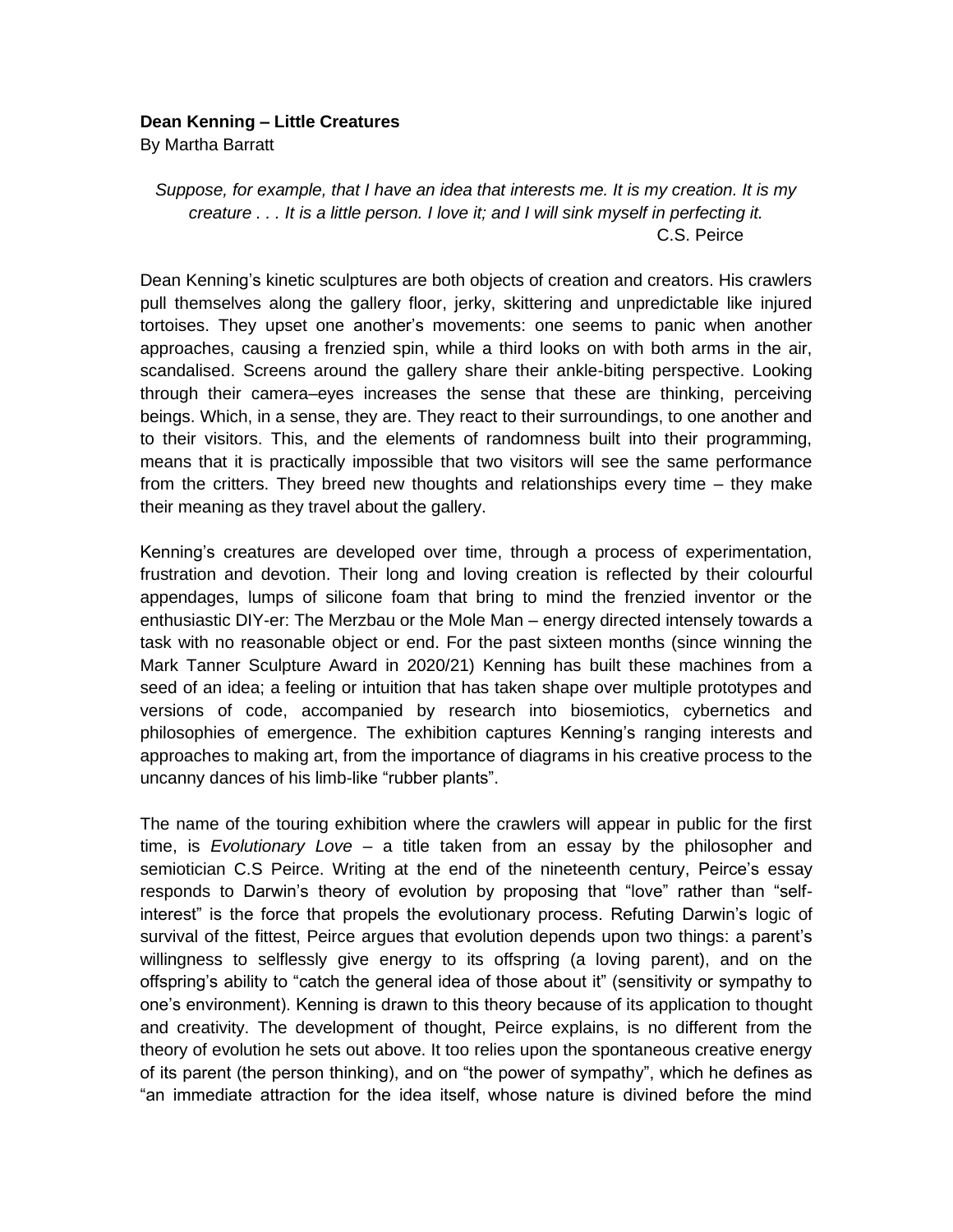possesses it".

Thus, without a clear end in mind, Kenning sought to grow his little, incipient, ideas into the works on show. Drawing on Peirce, the artist describes this working process in terms of "emergence and creativity, as an analogue for natural growth, but an analogue on a continuous plane with life and evolution". During the development of the robots for *Evolutionary Love*, for instance, the artist negotiated "parameters and non-calculable processes to achieve results bit by bit, often through error or unintentional outcomes". Say the artist produced a prototype in which, by accident or chance, the legs of a creature moved at slightly different speeds. It could be either "fixed", or it could become the basis of that machine's particular nature. He describes working back and forth with robotics and creative computing collaborator Llewelyn Fernandes, on multiple versions of code and anatomy, to respond to such observations and capture a certain "nervous" energy. The specific character of the crawlers' physiology was central to this process: fine-tuning the way they move about and make decisions. Kenning focused on establishing parameters for how each automaton reacts to its environs: do they recognise small objects, moving objects, one another? How does that affect their behaviour? And how does that capture the artist's still-developing thought?

At any particular moment, each creature appears to have its own character. The fourlegged robot moves with an ambling, relentless gait. Like a baby learning to walk, it sees only forwards, without accepting the limitations of its clumsy movements. Other twolegged machines drag themselves on lever-like arms. One does so slowly, stopping to look about and consider its next move. It seems a better adjusted organism than its companion, crashing and spinning unpredictably alongside it.

As well as these humanish habits, the crawlers evoke prehistoric animals – lizards and snails or crabs picking their way across a rocky seabed. They are easy to identify with and project onto, charmingly idiosyncratic and vulnerable. There is a sense that they really are trying. While we know these machines don't feel the frustration or curiosity they appear to display, we feel it for them, and maybe also feel silly for feeling it. Questions tumble from the experience of being with Kenning's sculptures: What is it like to be a robot? Do you need a nervous system to feel things? Can I empathise with a non-human entity? Can anything empathise with me?

Peirce believes that we are ʻcontinuous' with one another because we can share the same thoughts or sensations: a belief in god, for example, or the feeling of having a body. Continuity creates sympathy. It means we can relate to one another, to the things and creatures around us. All art depends on this continuity, to be affective or thoughtprovoking: if we feel icky or excited or overwhelmed by something, before we know what we think about it, we are connecting with others who have experienced the same stirrings. Kenning describes this type of sensation as "a ʻpre-symbolic' affect, pure quality or nervous immediacy".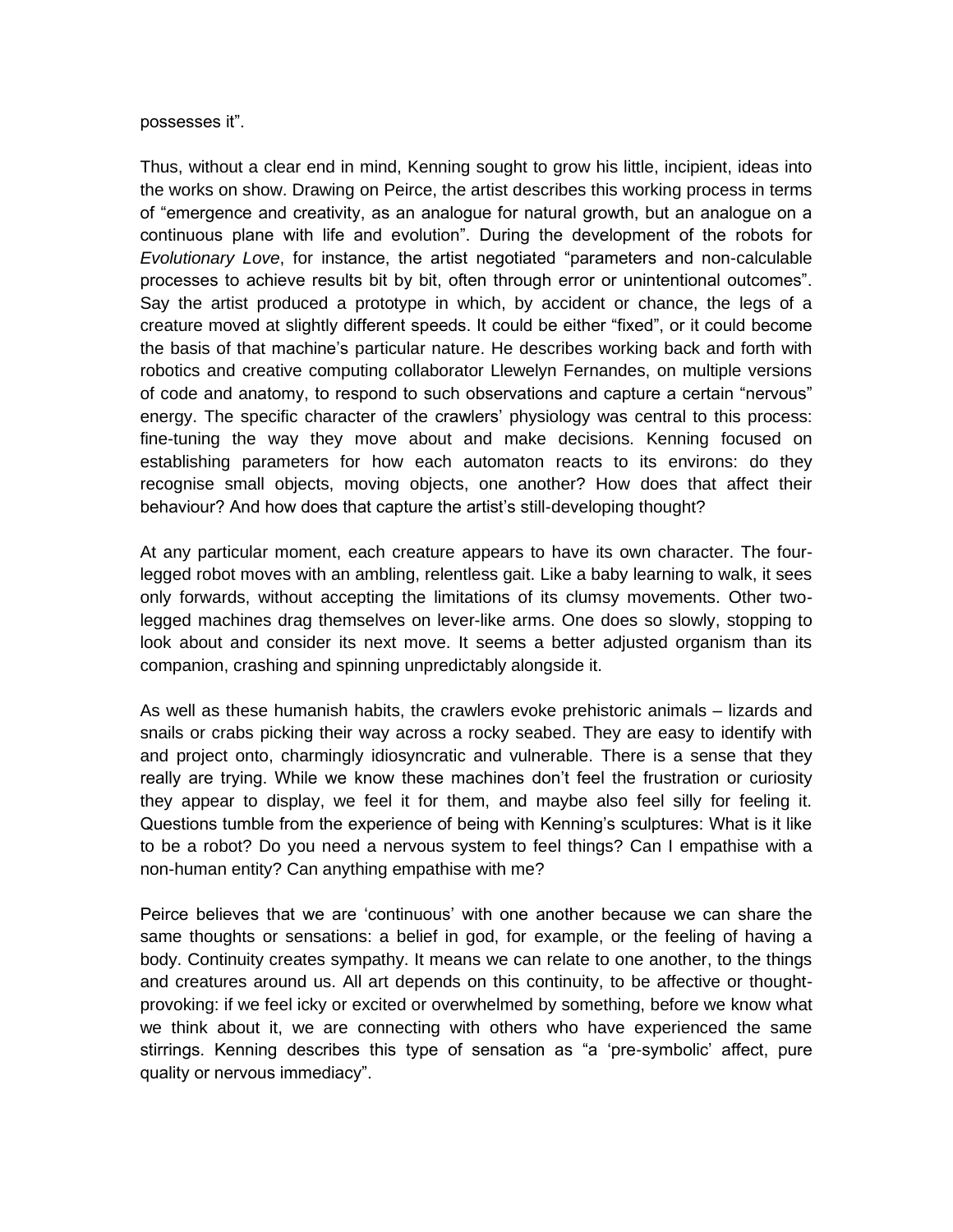At the same time, of course, how a visitor will respond to a work of art is unpredictable. It depends on myriad contexts, of the person's life, relationships, their day so far. Take Kenning's "rubber plants". Two figures in pale silicone move about, bobbing and weaving around each other, their bodies fastened at the base into a polystyrene plinth. They recall the blow-up tube men that flail outside sports stadiums and car dealerships, but also fingers or vines, creeping down the plinth, twitching. Sculptures such as these were shown at Kenning's 2019 exhibition *Psychobotanical* at Matt's Gallery, London, where the exhibition text described them as "two synthetic plants", which "square up to each other or dirty dance for territory and perhaps for sexual dominance". To the writer of that text, John Roberts, "the overriding effect is deeply unappealing and threatening". But to another, they are more pathetic, maybe sexual, yet imbued with a cartoonish air of failure and desperation. Both readings connect the work with the human body, and, more specifically, to a relationship between two of them. For the artist, "it's very much to do with pathos, a feeling towards another, and a premonition of vitalism, of some pulsating generative impulse operative in the universe, which we recognise in a primal way. But it is pathos also in the sense of a pathetic character to these creatures". The sculpture is built to elicit these reactions and meanings, even if it cannot predict the thoughts it will inspire.

In his Social Body Mind Maps, Kenning interrogates the factors that produce these diverging thoughts and meanings. The maps are a form of diagramming that Kenning has developed both as a teaching tool and as part of his own practice in order to show how, "we, as desiring individuals, connect to, and are caught up in, intricate social networks of influence and possibility". The maps begin with a work of art. In the art school studio or seminar room, Kenning invites students to draw one of their pieces. From this "mysterious object" sprout branches labelled with the forces or things that have contributed to its creation. These are divided by the artist into four initial categories: capacities (e.g. imagination, dexterity); motivations (boredom, commercial success); resources (a studio space, books and films); and organisations (school, an auction house). After thinking hard about what went into their artwork, the student is able to recognise it as something "strange", not a straightforward reflection of themselves but a product of multiple, often unrecognised, abstract, and non-conscious forces, something that can breed new ideas and meanings. As Kenning explains: "This separation from the self, which is simultaneously a complex interconnection with others and the world, enables a type of art production that doesn't reinforce identity, but encourages the creative production of a subject".

These maps help to explain how forms and meanings are made up of things outside of ourselves, things we share rather than things that are internal and unique to us. Kenning's diagram *Making Sense* is a lithograph print produced to accompany the current exhibition. Although its form has evolved to serve a function somewhat different from the mind-maps Kenning makes with students, it retains a similar form and principle: a mysterious object at the centre, annotated with its stimuli, contexts, and creations. At the core of the diagram is a box-like object on a trunk labelled "AFFECT", with dials